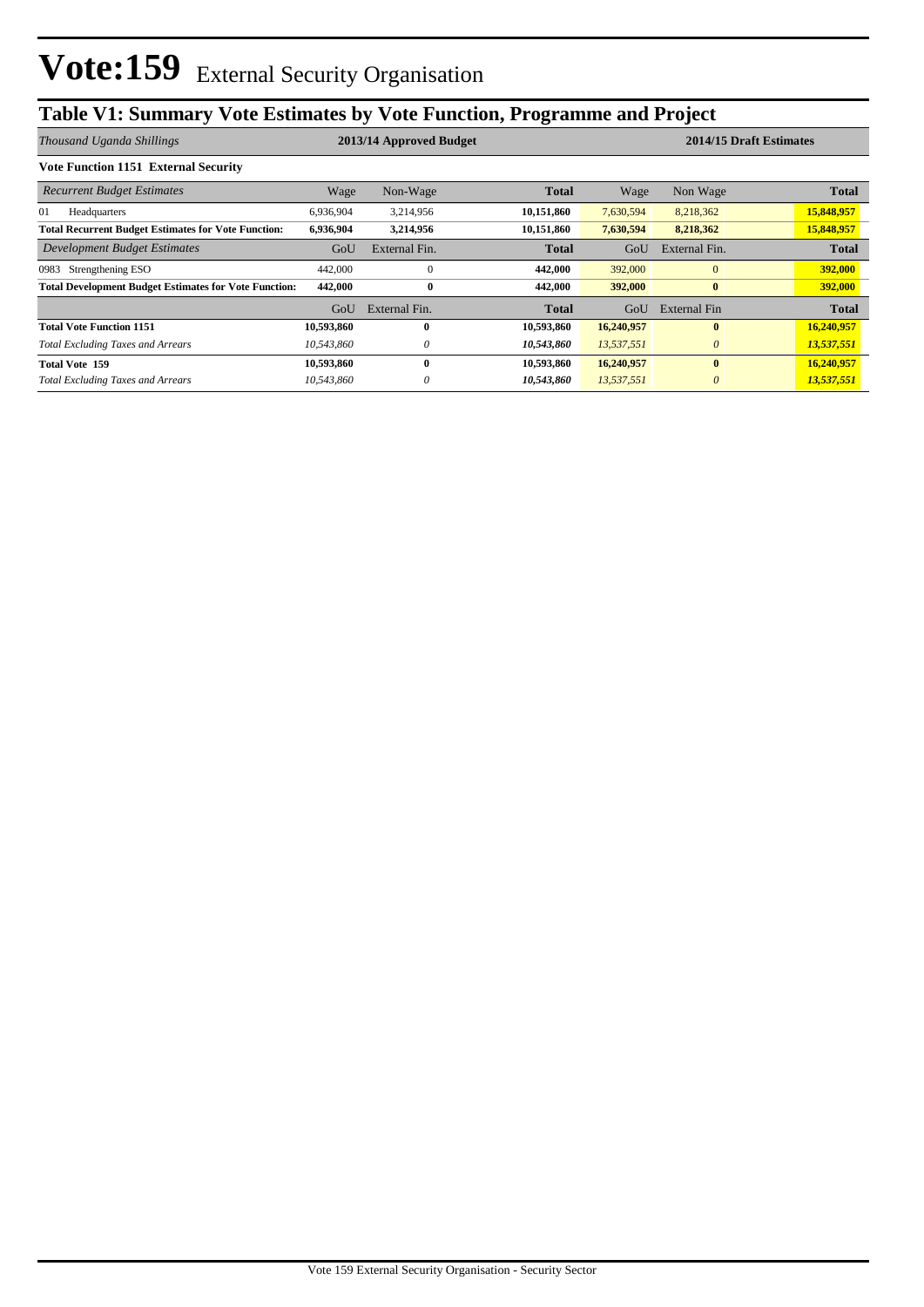# **Vote:159** External Security Organisation

## **Table V2: Summary Vote Estimates by Item**

| Thousand Uganda Shillings                                | 2013/14 Approved Budget |                  |              | 2014/15 Draft Estimates |                       |              |
|----------------------------------------------------------|-------------------------|------------------|--------------|-------------------------|-----------------------|--------------|
|                                                          | $G_{O}U$                | External Fin.    | <b>Total</b> |                         | GoU External Fin.     | <b>Total</b> |
| <b>Employees, Goods and Services (Outputs Provided)</b>  | 10,200,860              | 0                | 10,200,860   | 13,194,551              | $\boldsymbol{\theta}$ | 13,194,551   |
| 211101 General Staff Salaries                            | 6,936,904               | $\overline{0}$   | 6,936,904    | 7,630,594               | $\mathbf{0}$          | 7,630,594    |
| 211103 Allowances                                        | 270,687                 | $\mathbf{0}$     | 270,687      | 270,687                 | $\overline{0}$        | 270,687      |
| 212101 Social Security Contributions                     | 93,211                  | $\Omega$         | 93,211       | $\overline{0}$          | $\overline{0}$        |              |
| 212201 Social Security Contributions                     | 604,109                 | $\mathbf{0}$     | 604,109      | 697,320                 | $\overline{0}$        | 697,320      |
| 213001 Medical expenses (To employees)                   | 47,230                  | $\mathbf{0}$     | 47,230       | 112,230                 | $\overline{0}$        | 112,230      |
| 221002 Workshops and Seminars                            | 6,688                   | $\mathbf{0}$     | 6,688        | $\mathbf{0}$            | $\overline{0}$        | $\mathbf{0}$ |
| 221003 Staff Training                                    | 124,270                 | $\Omega$         | 124,270      | 178,280                 | $\mathbf{0}$          | 178,280      |
| 221007 Books, Periodicals & Newspapers                   | 12,222                  | $\Omega$         | 12,222       | 24,444                  | $\overline{0}$        | 24,444       |
| 221008 Computer supplies and Information Technology (IT) | 40,820                  | $\Omega$         | 40,820       | 43,498                  | $\overline{0}$        | 43,498       |
| 221009 Welfare and Entertainment                         | 27,070                  | $\mathbf{0}$     | 27,070       | 72,070                  | $\overline{0}$        | 72,070       |
| 221011 Printing, Stationery, Photocopying and Binding    | 45,630                  | $\mathbf{0}$     | 45,630       | 85,630                  | $\overline{0}$        | 85,630       |
| 221012 Small Office Equipment                            | 13,130                  | $\Omega$         | 13,130       | 13,130                  | $\overline{0}$        | 13,130       |
| 222001 Telecommunications                                | 294,030                 | $\mathbf{0}$     | 294,030      | 320,030                 | $\overline{0}$        | 320,030      |
| 223001 Property Expenses                                 | 19,690                  | $\Omega$         | 19,690       | 19,690                  | $\overline{0}$        | 19,690       |
| 223002 Rates                                             | 231,390                 | $\mathbf{0}$     | 231,390      | 291,390                 | $\overline{0}$        | 291,390      |
| 223005 Electricity                                       | 74,330                  | $\mathbf{0}$     | 74,330       | 170,000                 | $\overline{0}$        | 170,000      |
| 223006 Water                                             | 33,191                  | $\mathbf{0}$     | 33,191       | 80,000                  | $\overline{0}$        | 80,000       |
| 224003 Classified Expenditure                            | 921,661                 | $\mathbf{0}$     | 921,661      | 2,591,436               | $\overline{0}$        | 2,591,436    |
| 227001 Travel inland                                     | 34,476                  | $\overline{0}$   | 34,476       | 50,000                  | $\mathbf{0}$          | 50,000       |
| 227002 Travel abroad                                     | 254,380                 | $\mathbf{0}$     | 254,380      | 428,380                 | $\overline{0}$        | 428,380      |
| 227004 Fuel, Lubricants and Oils                         | 59,031                  | $\mathbf{0}$     | 59,031       | 59,031                  | $\overline{0}$        | 59,031       |
| 228002 Maintenance - Vehicles                            | 56,710                  | $\mathbf{0}$     | 56,710       | 56,710                  | $\overline{0}$        | 56,710       |
| <b>Investment</b> (Capital Purchases)                    | 393,000                 | 0                | 393,000      | 343,000                 | $\boldsymbol{\theta}$ | 343,000      |
| 231005 Machinery and equipment                           | 343,000                 | $\boldsymbol{0}$ | 343,000      | 343,000                 | $\mathbf{0}$          | 343,000      |
| 312206 Gross Tax                                         | 50,000                  | $\mathbf{0}$     | 50,000       | $\mathbf{0}$            | $\boldsymbol{0}$      | $\mathbf{0}$ |
| <b>Arrears</b>                                           | 0                       | 0                | 0            | 2,703,406               | $\boldsymbol{\theta}$ | 2,703,406    |
| 321605 Domestic arrears (Budgeting)                      | $\Omega$                | $\mathbf{0}$     | 0            | 450,000                 | $\overline{0}$        | 450,000      |
| 321608 Pension arrears (Budgeting)                       | $\theta$                | $\mathbf{0}$     | $\bf{0}$     | 2,253,406               | $\overline{0}$        | 2,253,406    |
| <b>Grand Total Vote 159</b>                              | 10,593,860              | $\bf{0}$         | 10,593,860   | 16,240,957              | $\bf{0}$              | 16,240,957   |
| <b>Total Excluding Taxes and Arrears</b>                 | 10,543,860              | 0                | 10,543,860   | 13,537,551              | $\theta$              | 13,537,551   |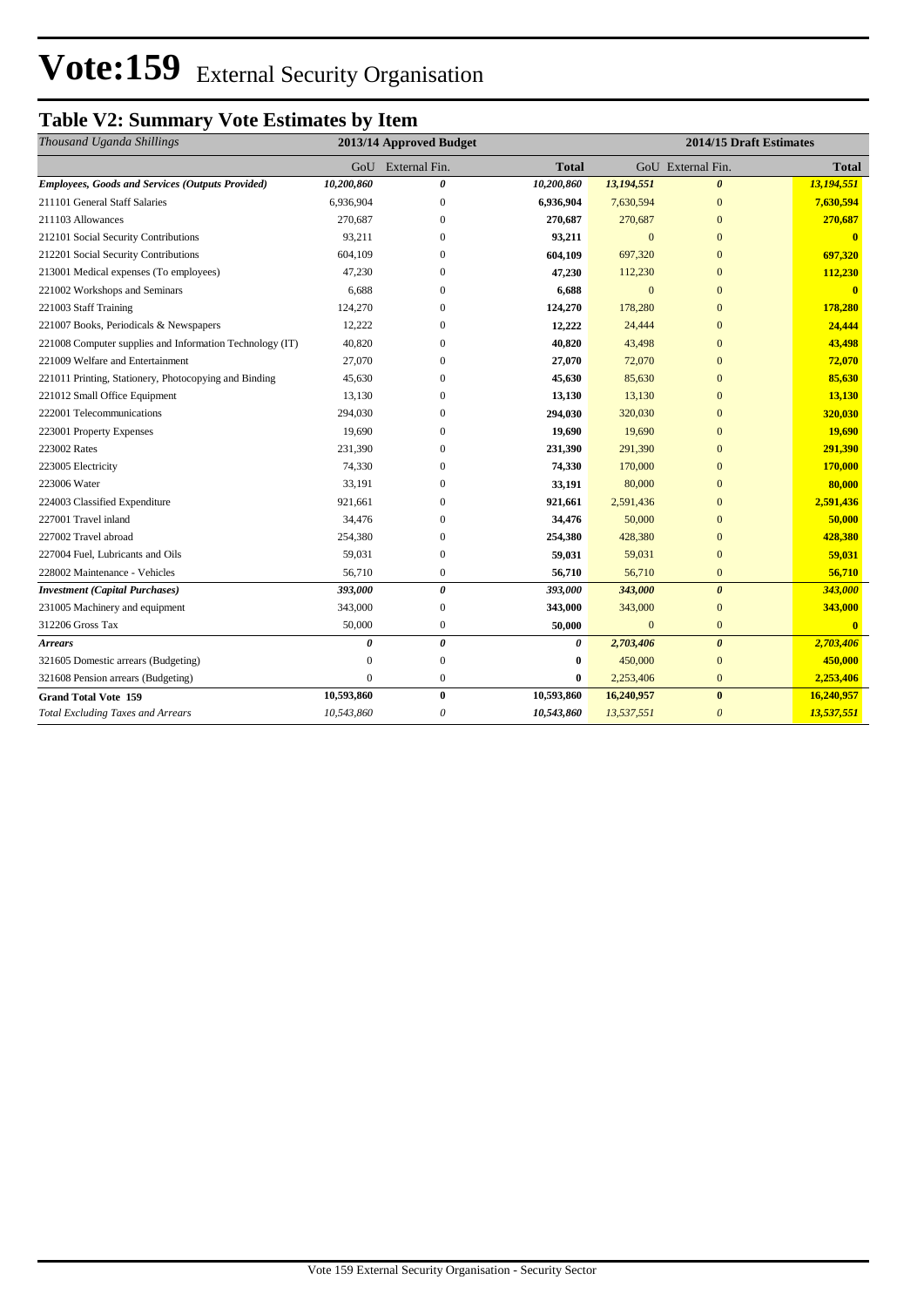## **Vote:159** External Security Organisation

## **Table V3: Detailed Estimates by Vote Function, Cost Centre, Output and Item**

#### *Vote Function 1151 External Security*

#### *Recurrent Budget Estimates*

#### **Programme 01 Headquarters**

| Thousand Uganda Shillings                                   |                  | 2013/14 Approved Budget<br>2014/15 Draft Estimates |              |                  |                  |                         |
|-------------------------------------------------------------|------------------|----------------------------------------------------|--------------|------------------|------------------|-------------------------|
| <b>Outputs Provided</b>                                     | Wage             | Non-Wage                                           | <b>Total</b> | Wage             | Non Wage         | <b>Total</b>            |
| Output:115101 Foreign intelligence collection               |                  |                                                    |              |                  |                  |                         |
| 211101 General Staff Salaries                               | 3,488,347        | $\boldsymbol{0}$                                   | 3,488,347    | 3,815,297        | $\boldsymbol{0}$ | 3,815,297               |
| 211103 Allowances                                           | $\boldsymbol{0}$ | 97,696                                             | 97,696       | $\boldsymbol{0}$ | 97,696           | 97,696                  |
| 212201 Social Security Contributions                        | $\boldsymbol{0}$ | 253,372                                            | 253,372      | $\boldsymbol{0}$ | 253,372          | 253,372                 |
| 213001 Medical expenses (To employees)                      | $\boldsymbol{0}$ | 17,186                                             | 17,186       | $\mathbf{0}$     | 32,786           | 32,786                  |
| 221002 Workshops and Seminars                               | $\boldsymbol{0}$ | 2,678                                              | 2,678        | $\mathbf{0}$     | $\boldsymbol{0}$ | $\mathbf{0}$            |
| 221003 Staff Training                                       | $\boldsymbol{0}$ | 27,706                                             | 27,706       | $\mathbf{0}$     | 27,706           | 27,706                  |
| 221007 Books, Periodicals & Newspapers                      | $\boldsymbol{0}$ | 6,310                                              | 6,310        | $\mathbf{0}$     | 11,077           | 11,077                  |
| 221008 Computer supplies and Information Tec                | $\boldsymbol{0}$ | 14,832                                             | 14,832       | $\mathbf{0}$     | 17,510           | 17,510                  |
| 221009 Welfare and Entertainment                            | $\boldsymbol{0}$ | 10,090                                             | 10,090       | $\mathbf{0}$     | 10,090           | 10,090                  |
| 221011 Printing, Stationery, Photocopying and               | $\boldsymbol{0}$ | 18,422                                             | 18,422       | $\mathbf{0}$     | 34,022           | 34,022                  |
| 221012 Small Office Equipment                               | $\boldsymbol{0}$ | 4,771                                              | 4,771        | $\mathbf{0}$     | 4,771            | 4,771                   |
| 222001 Telecommunications                                   | $\boldsymbol{0}$ | 106,836                                            | 106,836      | $\mathbf{0}$     | 109,176          | 109,176                 |
| 223001 Property Expenses                                    | $\boldsymbol{0}$ | 7,154                                              | 7,154        | $\mathbf{0}$     | 7,154            | 7,154                   |
| 223002 Rates                                                | $\boldsymbol{0}$ | 84,076                                             | 84,076       | $\mathbf{0}$     | 84,076           | 84,076                  |
| 223005 Electricity                                          | $\boldsymbol{0}$ | 27,008                                             | 27,008       | $\mathbf{0}$     | 37,019           | 37,019                  |
| 223006 Water                                                | $\boldsymbol{0}$ | 12,060                                             | 12,060       | $\mathbf{0}$     | 18,616           | 18,616                  |
| 224003 Classified Expenditure                               | $\boldsymbol{0}$ | 334,886                                            | 334,886      | $\boldsymbol{0}$ | 1,595,152        | 1,595,152               |
| 227001 Travel inland                                        | $\boldsymbol{0}$ | 12,499                                             | 12,499       | $\mathbf{0}$     | $\boldsymbol{0}$ | $\mathbf{0}$            |
| 227002 Travel abroad                                        | $\boldsymbol{0}$ | 92,429                                             | 92,429       | $\mathbf{0}$     | 101,789          | 101,789                 |
| 227004 Fuel, Lubricants and Oils                            | $\boldsymbol{0}$ | 21,449                                             | 21,449       | $\mathbf{0}$     | 21,449           | 21,449                  |
| 228002 Maintenance - Vehicles                               | $\boldsymbol{0}$ | 20,606                                             | 20,606       | $\mathbf{0}$     | 20,606           | 20,606                  |
| Total Cost of Output 115101:                                | 3,488,347        | 1,172,066                                          | 4,660,413    | 3,815,297        | 2,484,066        | 6,299,363               |
| Output:115102 Analysis of external intelligence information |                  |                                                    |              |                  |                  |                         |
| 211101 General Staff Salaries                               | 2,299,038        | $\boldsymbol{0}$                                   | 2,299,038    | 2,518,096        | $\boldsymbol{0}$ | 2,518,096               |
| 211103 Allowances                                           | $\boldsymbol{0}$ | 35,963                                             | 35,963       | $\boldsymbol{0}$ | 35,963           | 35,963                  |
| 212101 Social Security Contributions                        | $\boldsymbol{0}$ | 93,211                                             | 93,211       | $\mathbf{0}$     | $\boldsymbol{0}$ | $\mathbf{0}$            |
| 212201 Social Security Contributions                        | $\boldsymbol{0}$ | $\mathbf{0}$                                       | $\bf{0}$     | $\mathbf{0}$     | 93,211           | 93,211                  |
| 213001 Medical expenses (To employees)                      | $\boldsymbol{0}$ | 6,323                                              | 6,323        | $\mathbf{0}$     | 19,123           | 19,123                  |
| 221002 Workshops and Seminars                               | $\boldsymbol{0}$ | 1,201                                              | 1,201        | $\mathbf{0}$     | $\boldsymbol{0}$ | $\mathbf{0}$            |
| 221003 Staff Training                                       | $\boldsymbol{0}$ | 9,986                                              | 9,986        | $\mathbf{0}$     | 11,187           | 11,187                  |
| 221007 Books, Periodicals & Newspapers                      | $\boldsymbol{0}$ | 2,312                                              | 2,312        | $\mathbf{0}$     | 6,223            | 6,223                   |
| 221008 Computer supplies and Information Tec                | $\boldsymbol{0}$ | 5,456                                              | 5,456        | $\mathbf{0}$     | 5,456            | 5,456                   |
| 221009 Welfare and Entertainment                            | $\boldsymbol{0}$ | 3,712                                              | 3,712        | $\mathbf{0}$     | 3,712            | 3,712                   |
| 221011 Printing, Stationery, Photocopying and               | $\boldsymbol{0}$ | 6,777                                              | 6,777        | $\mathbf{0}$     | 19,577           | 19,577                  |
| 221012 Small Office Equipment                               | $\boldsymbol{0}$ | 1,755                                              | 1,755        | $\boldsymbol{0}$ | 1,755            | 1,755                   |
| 222001 Telecommunications                                   | $\boldsymbol{0}$ | 39,303                                             | 39,303       | $\mathbf{0}$     | 41,223           | 41,223                  |
| 223001 Property Expenses                                    | $\boldsymbol{0}$ | 2,632                                              | 2,632        | $\mathbf{0}$     | 2,632            | 2,632                   |
| 223002 Rates                                                | $\boldsymbol{0}$ | 30,930                                             | 30,930       | $\boldsymbol{0}$ | 30,930           | 30,930                  |
| 223005 Electricity                                          | $\boldsymbol{0}$ | 9,936                                              | 9,936        | $\mathbf{0}$     | 18,150           | 18,150                  |
| 223006 Water                                                | $\boldsymbol{0}$ | 4,437                                              | 4,437        | $\boldsymbol{0}$ | 9,816            | 9,816                   |
| 224003 Classified Expenditure                               | $\boldsymbol{0}$ | 123,198                                            | 123,198      | $\mathbf{0}$     | 331,108          | 331,108                 |
| 227001 Travel inland                                        | $\boldsymbol{0}$ | 4,614                                              | 4,614        | $\mathbf{0}$     | $\boldsymbol{0}$ | $\overline{\mathbf{0}}$ |
| 227002 Travel abroad                                        | $\boldsymbol{0}$ | 34,003                                             | 34,003       | $\mathbf{0}$     | 41,683           | 41,683                  |
| 227004 Fuel, Lubricants and Oils                            | $\boldsymbol{0}$ | 7,891                                              | 7,891        | $\mathbf{0}$     | 7,891            | 7,891                   |
| 228002 Maintenance - Vehicles                               | $\boldsymbol{0}$ | 7,580                                              | 7,580        | $\mathbf{0}$     | 7,580            | 7,580                   |
| Total Cost of Output 115102:                                | 2,299,038        | 431,220                                            | 2,730,258    | 2,518,096        | 687,220          | 3,205,316               |
| Output:115103 Administration                                |                  |                                                    |              |                  |                  |                         |
| 211101 General Staff Salaries                               | 1,149,519        | $\boldsymbol{0}$                                   | 1,149,519    | 1,297,201        | $\boldsymbol{0}$ | 1,297,201               |
| 211103 Allowances                                           | $\boldsymbol{0}$ | 137,028                                            | 137,028      | $\boldsymbol{0}$ | 137,028          | 137,028                 |
| 212201 Social Security Contributions                        | $\boldsymbol{0}$ | 350,737                                            | 350,737      | $\mathbf{0}$     | 350,737          | 350,737                 |
| 213001 Medical expenses (To employees)                      | $\boldsymbol{0}$ | 23,721                                             | 23,721       | $\boldsymbol{0}$ | 60,321           | 60,321                  |
| 221002 Workshops and Seminars                               | $\boldsymbol{0}$ | 2,809                                              | 2,809        | $\boldsymbol{0}$ | $\boldsymbol{0}$ | $\mathbf{0}$            |